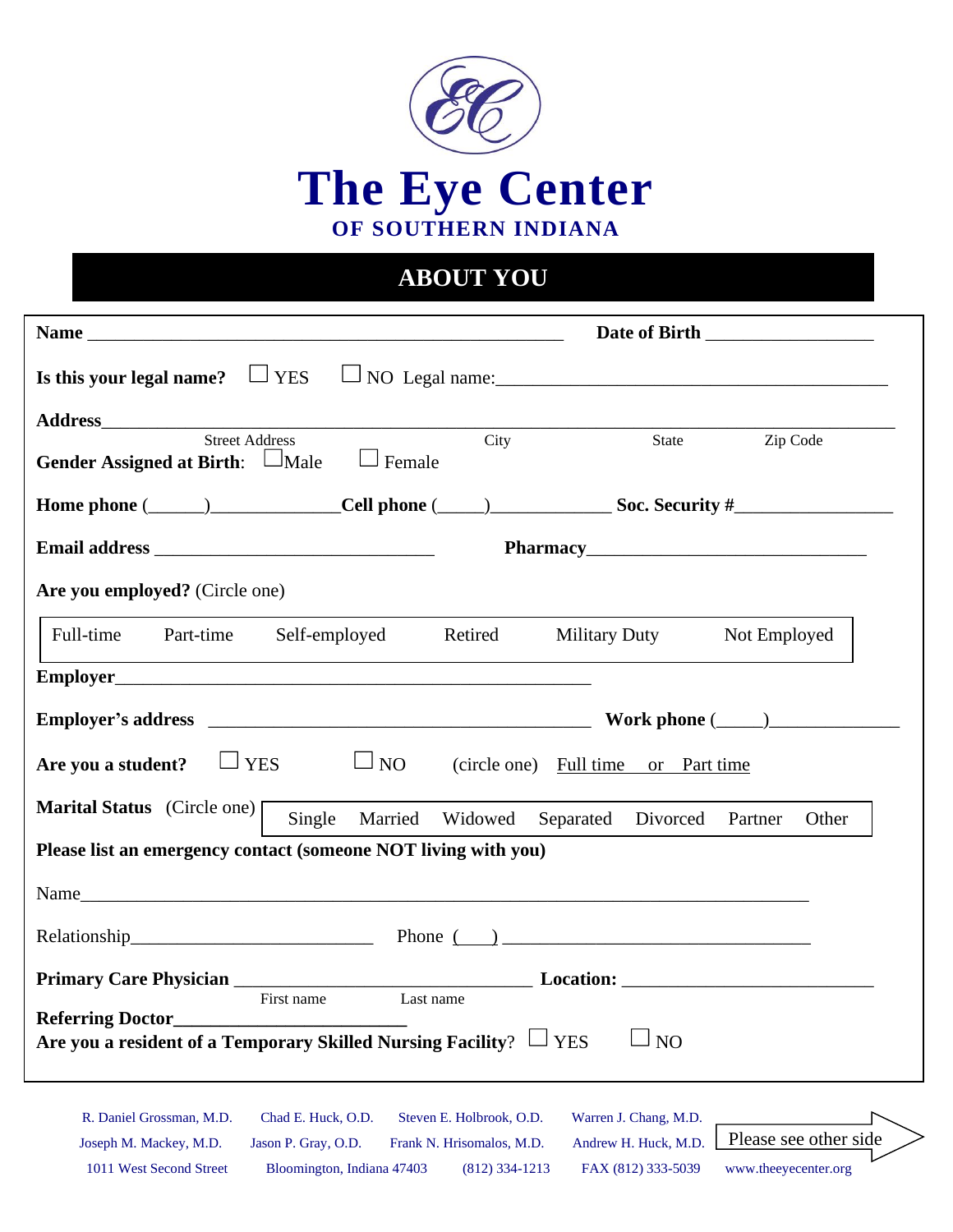#### **INSURANCE**

| <b>Major Medical Insurance</b><br>(We do not file vision insurance because we are a medical practice.) |                       |  |  |  |  |
|--------------------------------------------------------------------------------------------------------|-----------------------|--|--|--|--|
|                                                                                                        |                       |  |  |  |  |
|                                                                                                        |                       |  |  |  |  |
|                                                                                                        |                       |  |  |  |  |
|                                                                                                        | Phone $(\_\_)$        |  |  |  |  |
|                                                                                                        |                       |  |  |  |  |
| Do you have a secondary insurance?<br>$\Box$ YES                                                       | $\Box$ NO             |  |  |  |  |
|                                                                                                        |                       |  |  |  |  |
|                                                                                                        |                       |  |  |  |  |
|                                                                                                        |                       |  |  |  |  |
|                                                                                                        |                       |  |  |  |  |
|                                                                                                        | <b>Phone</b> $(\_\_)$ |  |  |  |  |
|                                                                                                        |                       |  |  |  |  |

#### **RESPONSIBLE PARTY**

**Please complete this section if the financially responsible party for this account is someone other than the patient, or if the patient is a minor.**

|                                                                                                                                                                                                                                      | Phone $(\_\_)$ |  |                                                        |  |
|--------------------------------------------------------------------------------------------------------------------------------------------------------------------------------------------------------------------------------------|----------------|--|--------------------------------------------------------|--|
|                                                                                                                                                                                                                                      |                |  |                                                        |  |
|                                                                                                                                                                                                                                      |                |  | Gender: $\Box$ Male $\Box$ Female Date of Birth $\Box$ |  |
|                                                                                                                                                                                                                                      |                |  |                                                        |  |
| Email <u>and the community of the community of the community of the community of the community of the community of the community of the community of the community of the community of the community of the community of the com</u> |                |  |                                                        |  |
|                                                                                                                                                                                                                                      |                |  |                                                        |  |

R. Daniel Grossman, M.D. Chad E. Huck, O.D. Steven E. Holbrook, O.D. Warren J. Chang, M.D. Joseph M. Mackey, M.D. Jason P. Gray, O.D. Frank N. Hrisomalos, M.D. Andrew H. Huck, M.D. 1011 West Second Street Bloomington, Indiana 47403 (812) 334-1213 FAX (812) 333-5039 www.theeyecenter.org Please see other side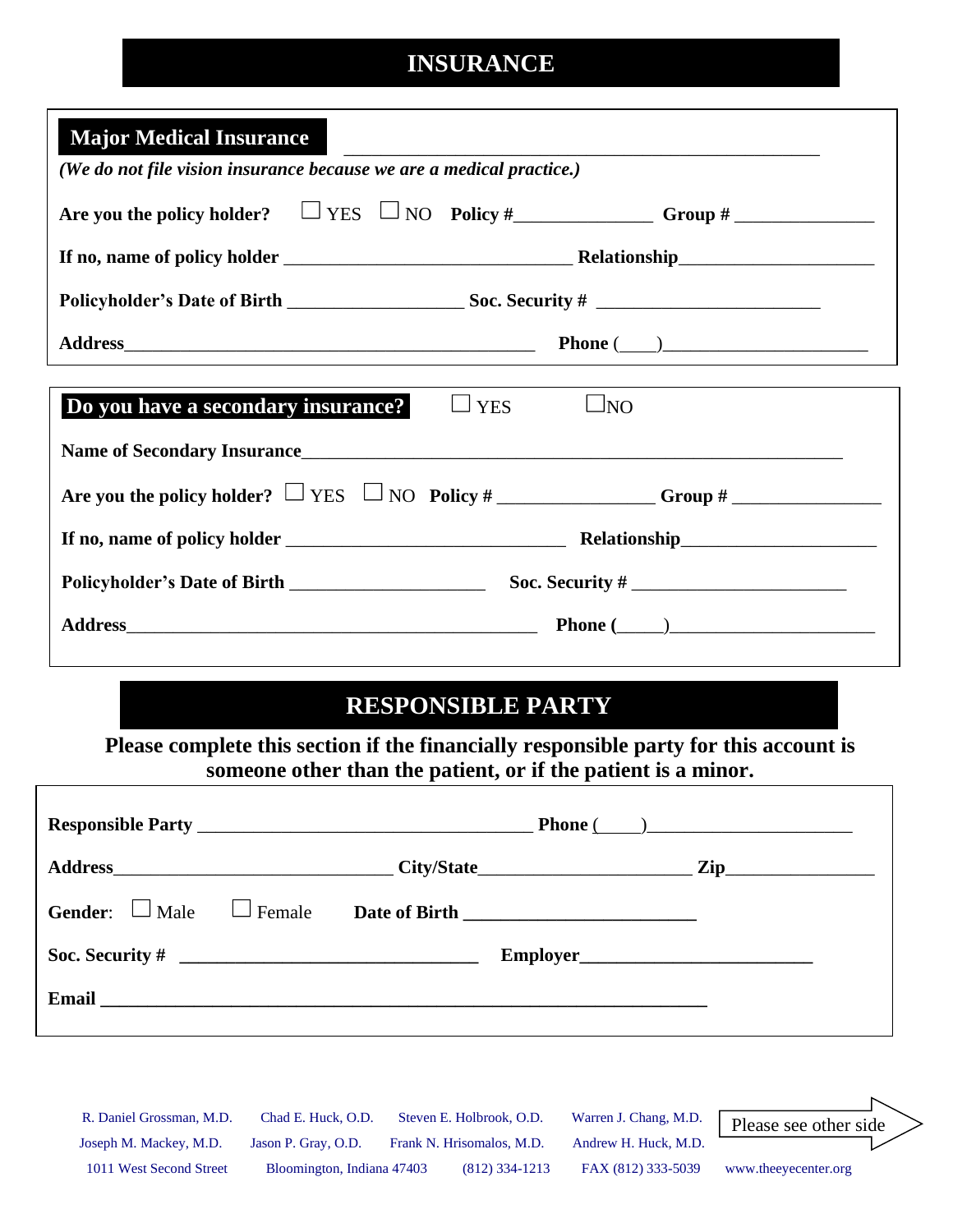## **MEDICAL HISTORY**

|                                                      | Do you have any of the following eye problems? Please check all that apply.                                                                                                                                                                                                                                                                                                                   |
|------------------------------------------------------|-----------------------------------------------------------------------------------------------------------------------------------------------------------------------------------------------------------------------------------------------------------------------------------------------------------------------------------------------------------------------------------------------|
| <b>Cataracts</b>                                     | $\Box$ Glaucoma $\Box$ Macular Degeneration $\Box$ Eye trauma                                                                                                                                                                                                                                                                                                                                 |
|                                                      | $\Box$ Retinal tearing $\Box$ Retinal detachment $\Box$ Glaucoma Suspect $\Box$ Diabetic eye disease                                                                                                                                                                                                                                                                                          |
|                                                      |                                                                                                                                                                                                                                                                                                                                                                                               |
|                                                      | Have you had any of the following eye surgeries? Please include the date and which eye.<br><b>Date</b><br>Date                                                                                                                                                                                                                                                                                |
| Cataract                                             | <b>Surgeon</b>                                                                                                                                                                                                                                                                                                                                                                                |
| <b>After cataract laser</b><br>Injections to the eye |                                                                                                                                                                                                                                                                                                                                                                                               |
| <b>Diabetic laser</b>                                | <u> Listen de la componenta</u>                                                                                                                                                                                                                                                                                                                                                               |
| <b>Glaucoma</b> laser                                |                                                                                                                                                                                                                                                                                                                                                                                               |
| <b>Lasik/PRK</b><br><b>Eyelid repair</b>             | $\mathbf{L}$ ______________________<br>$\mathbf{R}$ and $\mathbf{R}$                                                                                                                                                                                                                                                                                                                          |
| $\Box$ AIDS<br>$\Box$ COPD                           | Do you have any of the following medical conditions?<br>$\Box$ Asthma $\Box$ Back problems<br>Alzheimer's $\Box$ Arthritis<br><b>Cancer</b><br>$\Box$ Diabetes type I $\Box$ Diabetes type II $\Box$ Dementia $\Box$ Heart disease<br>$\Box$ High Blood Pressure $\quad \  \  \, \Box$ High cholesterol $\quad \  \  \, \Box$ HIV $\quad \  \  \, \Box$ Kidney disease<br>$\Box$ Osteoporosis |
|                                                      | Have you had any of the following surgeries?                                                                                                                                                                                                                                                                                                                                                  |
| <b>Appendix</b>                                      | <b>Gallbladder</b><br><b>Tonsillectomy</b><br><b>Carpal Tunnel</b><br>Colonoscopy                                                                                                                                                                                                                                                                                                             |
| <b>Heart Bypass</b>                                  | <b>Pacemaker</b><br><b>Heart stent</b><br><b>Heart valve</b><br><b>Prostate</b>                                                                                                                                                                                                                                                                                                               |
| Knee replacement                                     | Knee repair<br><b>Hip replacement</b><br><b>Hysterectomy</b>                                                                                                                                                                                                                                                                                                                                  |
| <b>Mastectomy</b>                                    |                                                                                                                                                                                                                                                                                                                                                                                               |
|                                                      |                                                                                                                                                                                                                                                                                                                                                                                               |
| R. Daniel Grossman, M.D.                             | Warren J. Chang, M.D.<br>Chad E. Huck, O.D.<br>Steven E. Holbrook, O.D.<br>Please see other side                                                                                                                                                                                                                                                                                              |
| Joseph M. Mackey, M.D.<br>1011 West Second Street    | Jason P. Gray, O.D.<br>Andrew H. Huck, M.D.<br>Frank N. Hrisomalos, M.D.<br>www.theeyecenter.org<br>Bloomington, Indiana 47403<br>$(812)$ 334-1213<br>FAX (812) 333-5039                                                                                                                                                                                                                      |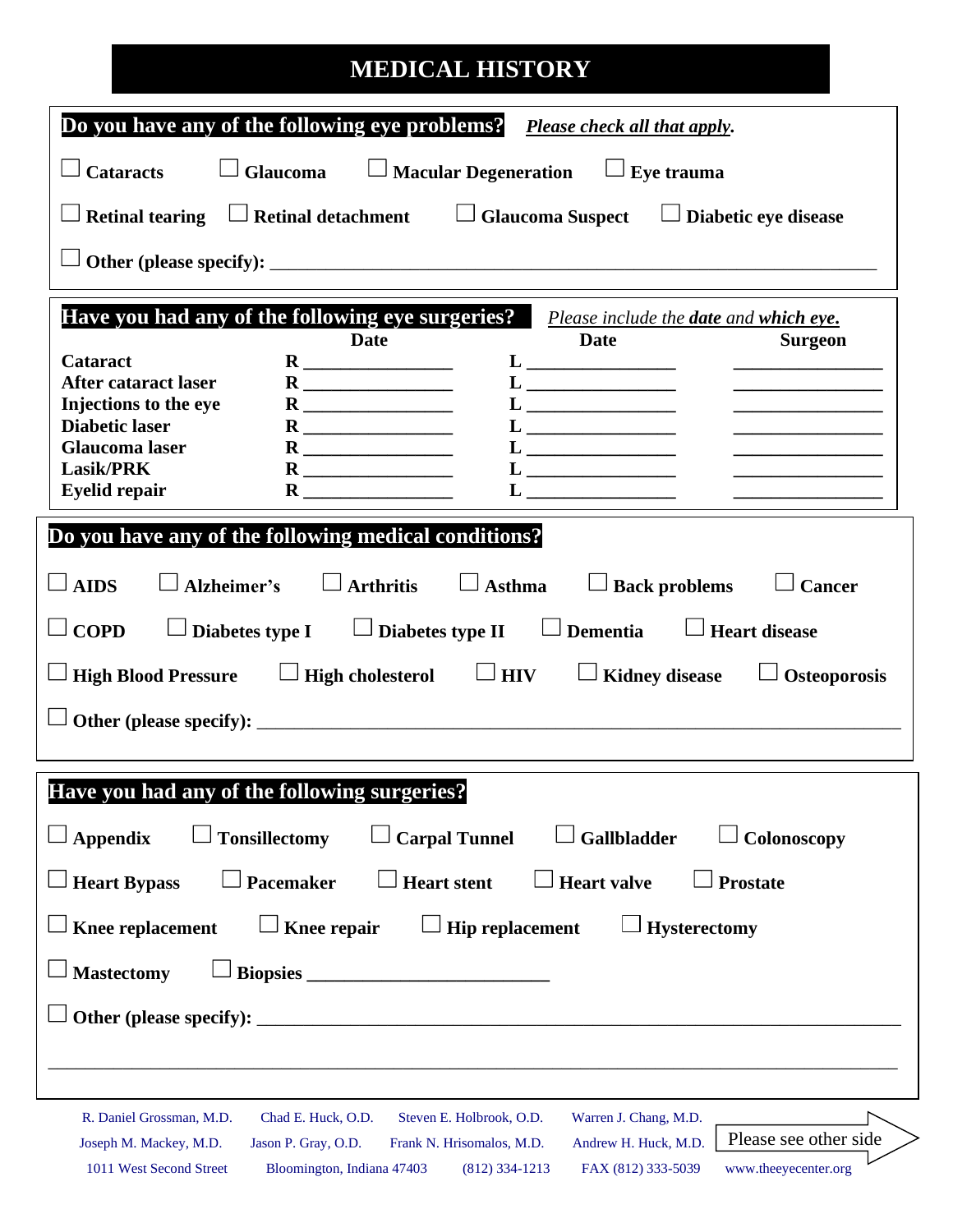# FAMILY HISTORY

| Does your <b>Family</b> have a history of any of the following |                                           |                                                       |                  |                                               |                        |
|----------------------------------------------------------------|-------------------------------------------|-------------------------------------------------------|------------------|-----------------------------------------------|------------------------|
|                                                                | Mother                                    | Father                                                | Sibling          | Child                                         | Grandparent            |
| Cataract                                                       |                                           |                                                       |                  |                                               |                        |
| Glaucoma                                                       |                                           |                                                       |                  |                                               |                        |
| <b>Macular Degeneration</b>                                    |                                           |                                                       |                  |                                               |                        |
| <b>Retinal Detachment</b>                                      |                                           |                                                       |                  |                                               |                        |
| <b>Blindness</b>                                               |                                           |                                                       |                  |                                               |                        |
| <b>Diabetes</b>                                                |                                           |                                                       |                  |                                               |                        |
| <b>High Blood Pressure</b>                                     |                                           |                                                       |                  |                                               |                        |
| <b>Heart Disease</b>                                           |                                           |                                                       |                  |                                               |                        |
| Cancer                                                         |                                           |                                                       |                  |                                               |                        |
|                                                                |                                           | <b>ALLERGIES</b>                                      |                  |                                               |                        |
| Do you have any DRUG ALLERGIES?                                |                                           |                                                       | $\Box$ YES       | $\Box$ NO                                     |                        |
| Please list all medications you are allergic to.               |                                           |                                                       |                  |                                               |                        |
| <b>Allergies:</b>                                              |                                           |                                                       |                  |                                               |                        |
|                                                                |                                           |                                                       | Reaction         |                                               |                        |
|                                                                |                                           |                                                       |                  |                                               | Severity______________ |
|                                                                |                                           |                                                       |                  |                                               |                        |
|                                                                |                                           |                                                       | Reaction         |                                               |                        |
|                                                                |                                           |                                                       |                  |                                               |                        |
| <b>Are you allergic to:</b> Latex                              | <b>YES</b>                                | NO.                                                   |                  |                                               |                        |
| <b>Iodine</b>                                                  | <b>YES</b>                                | JNO                                                   |                  |                                               |                        |
|                                                                | <b>Shellfish</b><br><b>YES</b>            | lΝO                                                   | Reaction         |                                               |                        |
|                                                                |                                           |                                                       |                  |                                               |                        |
|                                                                |                                           |                                                       | <b>LIFESTYLE</b> |                                               |                        |
|                                                                | Do you drink alcohol?                     |                                                       | $\Box$ Never     | Rarely                                        |                        |
|                                                                | $\perp$ Socially                          | Moderately                                            |                  | Heavy                                         |                        |
|                                                                | <b>Smoking Status:</b><br>SNever          | Current                                               | Former           |                                               |                        |
|                                                                |                                           |                                                       |                  |                                               |                        |
|                                                                |                                           | Do you drive an automobile? $\Box$ YES                |                  | $\Box$ NO                                     |                        |
|                                                                |                                           |                                                       |                  |                                               |                        |
|                                                                |                                           |                                                       |                  |                                               |                        |
| R. Daniel Grossman, M.D.<br>Joseph M. Mackey, M.D.             | Chad E. Huck, O.D.<br>Jason P. Gray, O.D. | Steven E. Holbrook, O.D.<br>Frank N. Hrisomalos, M.D. |                  | Warren J. Chang, M.D.<br>Andrew H. Huck, M.D. | Please see other side  |